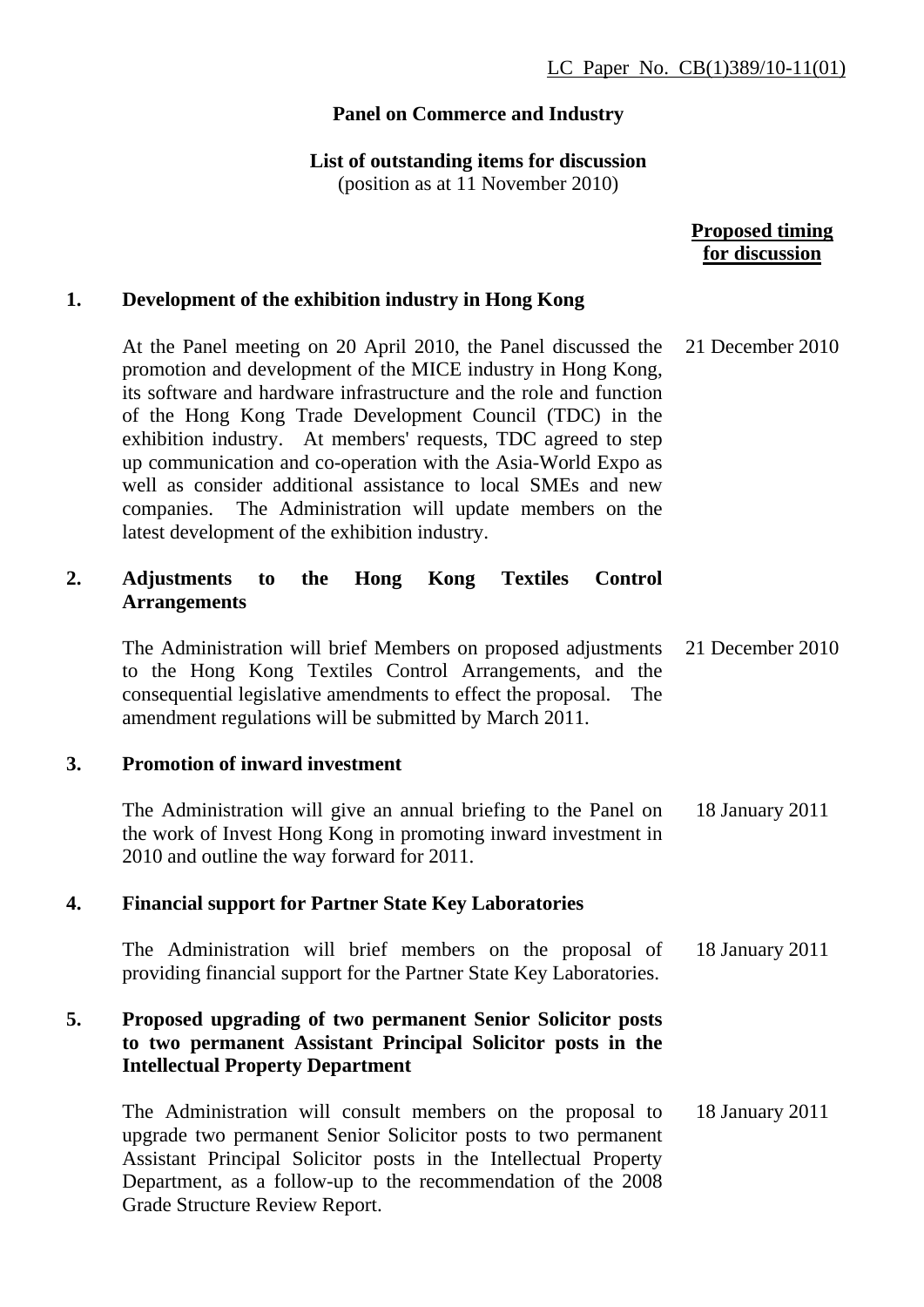17 May 2011

#### **6. Revitalization review of industrial estate**

At the Panel meeting held on 6 July 2004, the Administration was requested to conduct a review on the policy and procedures concerning the admission of industries into the industrial estates and the measures to ensure a level playing field and equitable treatment for interested parties seeking entry into the industrial estates. Members requested the Administration to report the outcome of the review to the Panel in due course. The Administration advised in October 2010 that the Hong Kong Science and Technology Parks Corporation had completed a strategic study on the revitalization of industrial estates. The Administration will provide a report to the Panel on the findings and recommendations of the study.

## **7. Progress report of the Hong Kong Council for Testing and Certification**

The Administration will brief members on the work of the Hong Kong Council for Testing and Certification since the release of the three-year industry development plan in March 2010. 17 May 2011

## **8. Reports on the work of the Hong Kong Economic and Trade Offices and the Office of the Government of the HKSAR in Beijing**

The Heads of Economic and Trade Offices and the Office of the Government of the HKSAR in Beijing will brief the Panel on their work since their last report in June 2010. 21 June 2011

#### **9. Annual progress report of Research and Development Centres**

The Administration will brief members on the annual progress report of the Research and Development Centres. 21 June 2011 (tentative)

### **10. Progress report on the Research and Development Cash Rebate Scheme**

The Administration will brief members on the progress in the implementation of the Research and Development Cash Rebate Scheme. 21 June 2011